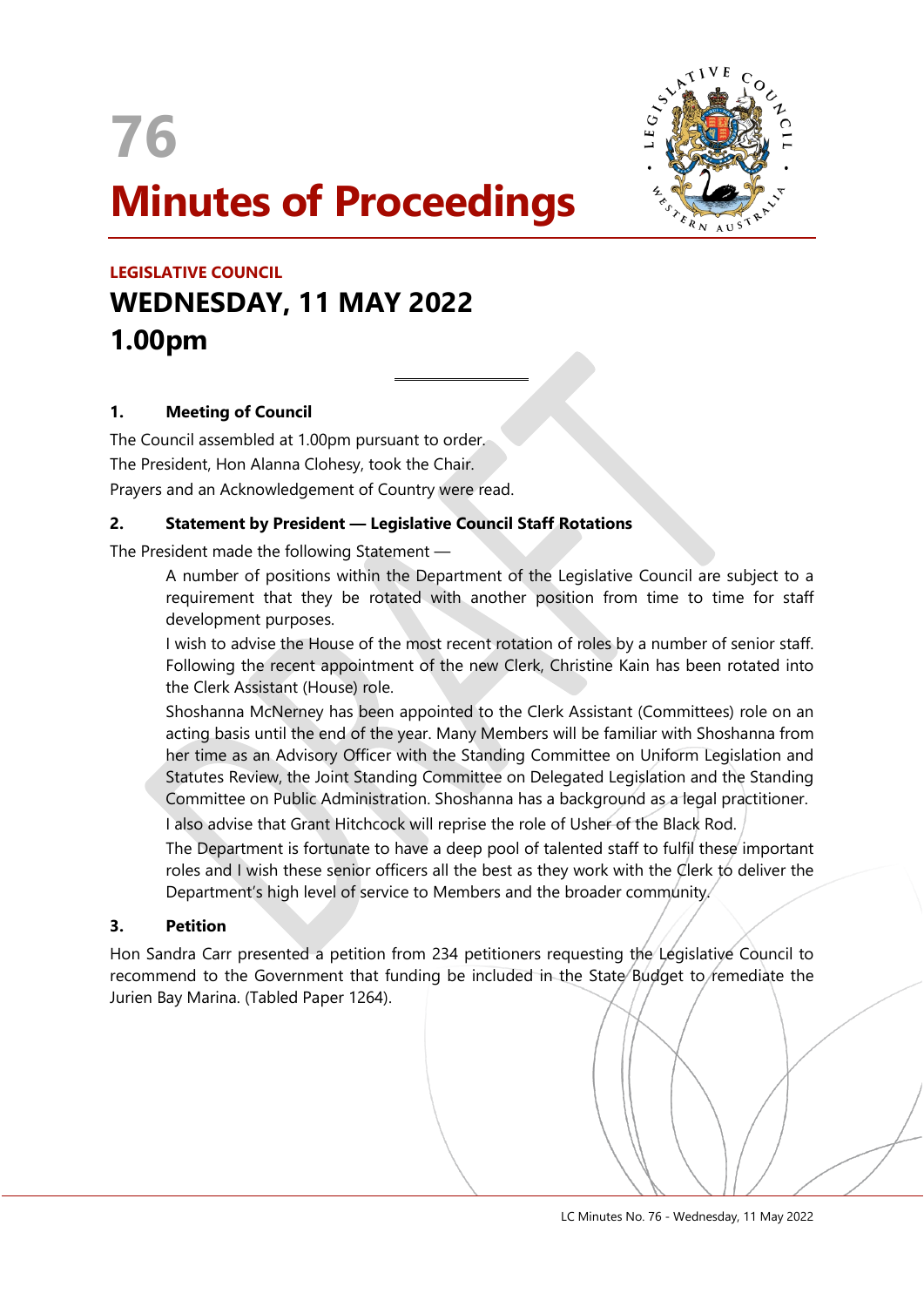# **4. Papers**

The following Papers were laid on the Table by —

### **President**

#### *Reports —*

Corruption and Crime Commission — A report on the deployment of police dogs (11 May 2022).............................................................................................................................1259

### **Leader of the House**

*Response to Reports —*

Commissioner for Children and Young People — Independent Review into the Department of Communities' policies and practices in the placement of children with harmful sexual behaviours in residential care settings (May 2022)...................................................................................................................................1260

### **Minister for Emergency Services**

#### *Annual Reports —*

|            |         |           | Corruption and Crime Commission - Criminal Investigation (Covert Powers) |  |
|------------|---------|-----------|--------------------------------------------------------------------------|--|
| Act 2012 — | Western | Australia | Police Force (2020-21)                                                   |  |
|            |         |           |                                                                          |  |

## **Parliamentary Secretary to the Attorney General**

### *Regulations —*

Electricity Generation and Retail Corporation — Compliance with Electricity Corporations (Electricity Generation and Retail Corporation) Regulations 2013 — Independent Auditors Report (2021) ......................................1262

# **5. Homelessness in Western Australia**

Hon Sophia Moermond: To move on the next day of sitting —

That this House recognises that homelessness in Western Australia has reached alarming levels with around nine thousand people considered homeless on any given night of the week, and the McGowan Labor Government must do more to tackle the problem by —

- (a) urgently having independent analysis done on the changing scale and nature of homelessness across Western Australia taking into account the many social, economic and policy factors that impact on homelessness;
- (b) identifying policies and practices from all levels of government that have a bearing on delivering services to the homeless; and
- (c) drastically increasing financial aid to those organisations that work with the homeless so as they can expand their operations to help more Western Australian citizens.

### **6. Aged Care Sector**

Motion No. 20 having been called, Hon Dan Caddy, pursuant to notice, moved —

That this House condemns the Morrison Government for its failure to provide any support for the aged care sector in the recent federal budget.

Debate ensued.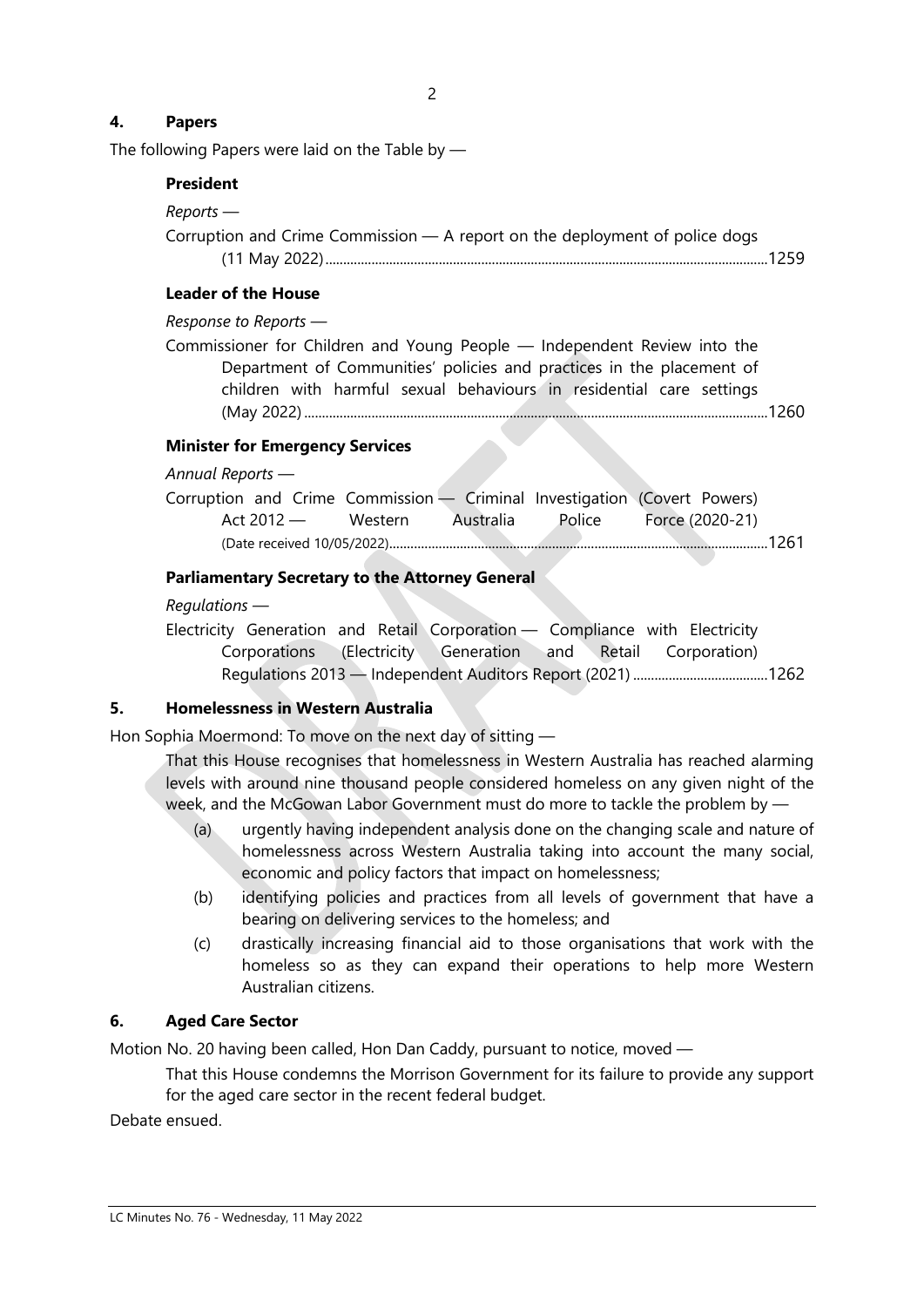Hon Dr Steve Thomas moved, without notice —

To delete "condemns the Morrison Government for its failure to provide any support for the aged care sector in the recent federal budget" and insert:

recognises the importance of aged care reform and acknowledges the Morrison Government's record investment in response to the *Royal Commission into Aged Care Quality and Safety*

# Debate ensued. Amendment — put. The Council divided.

### **Ayes (7)**

Hon Nick Goiran

Hon Martin Aldridge Hon James Hayward Hon Peter Collier **Hon Dr Steve Thomas** Hon Donna Faragher Hon Colin de Grussa *(Teller)*

### **Noes (17)**

Hon Klara Andric Hon Kyle McGinn Hon Dan Caddy **Hon Shelley Payne** Hon Sandra Carr **Hon Dr Brad Pettitt** Hon Stephen Dawson Hon Stephen Pratt Hon Kate Doust Hon Martin Pritchard Hon Peter Foster **Hon Darren** West Hon Jackie Jarvis Hon Pierre Yang *(Teller)* Hon Ayor Makur Chuot

Hon Sue Ellery **Hon Matthew Swinbourn** 

Amendment thus negatived. Debate resumed. Motion — put. The Council divided.

#### **Ayes (18)**

| Hon Klara Andric     | Hon Kyle McGinn          |
|----------------------|--------------------------|
| Hon Dan Caddy        | Hon Shelley Payne        |
| Hon Sandra Carr      | Hon Dr Brad Pettitt      |
| Hon Stephen Dawson   | Hon Stephen Pratt        |
| Hon Kate Doust       | Hon Martin Pritchard     |
| Hon Sue Ellery       | Hon Matthew Swinbourn    |
| Hon Peter Foster     | Hon Dr Brian Walker      |
| Hon Jackie Jarvis    | Hon Darren West          |
| Hon Ayor Makur Chuot | Hon Pierre Yang (Teller) |
|                      |                          |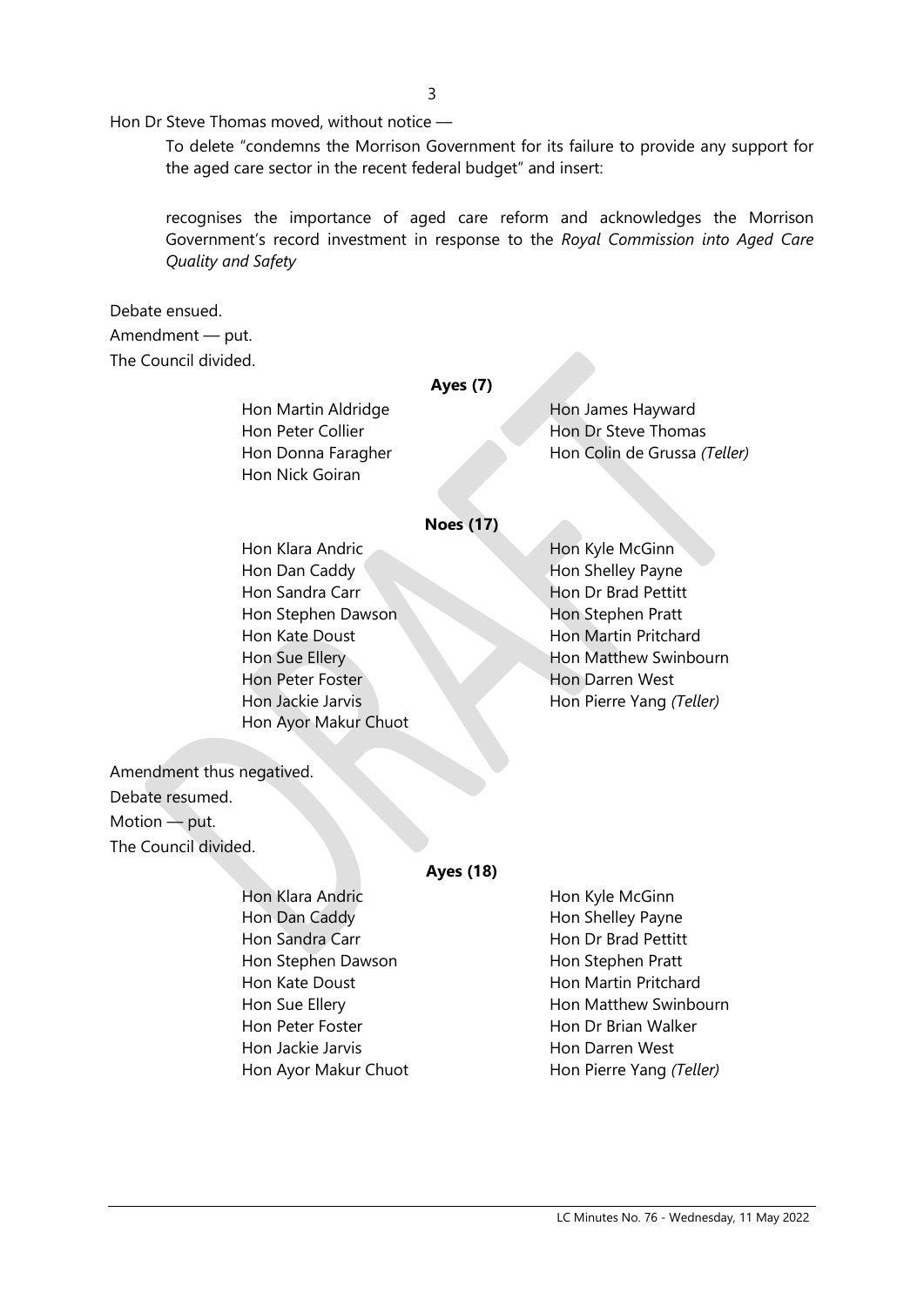4

### **Noes (7)**

Hon Peter Collier **Hon Tiom** Sibma Hon James Hayward

Hon Donna Faragher Hon Dr Steve Thomas Hon Nick Goiran Hon Colin de Grussa *(Teller)*

Motion thus passed.

# **7. Consideration of Committee Reports**

Pursuant to order for the consideration of Committee Reports.

### ———— **In Committee**

(Hon Peter Foster in the Chair)

# **Joint Standing Committee on the Commissioner for Children and Young People — Report No. 1 — Annual Report 2020–2021**

Debate resumed on the motion of Hon Neil Thomson, That the Report be noted.

Debate postponed pursuant to SO 110(2A) and (2B).

**Joint Standing Committee on the Corruption and Crime Commission — Report No. 1 — Annual Report 2020–21**

Debate resumed on the motion of Hon Dr Steve Thomas, That the Report be noted.

Question — put and passed.

**Joint Standing Committee on the Corruption and Crime Commission — Report No. 2 — If not the CCC … then where? An examination of the Corruption and Crime Commission's oversight of excessive use of force allegations against members of the WA Police Force**

Debate resumed on the motion of Hon Dr Steve Thomas, That the Report be noted.

*Interruption pursuant to order.*

The Acting President resumed the Chair.

The Deputy Chair of Committees reported that the Committee of the Whole House had considered the —

————

- (1) Joint Standing Committee on the Commissioner for Children and Young People Report 1 — *Annual Report 2020-2021*, made progress, and postponed consideration to the next sitting.
- (2) Joint Standing Committee on the Corruption and Crime Commission Report 1 *Annual Report 2020-21* and had noted same.
- (3) Joint Standing Committee on the Corruption and Crime Commission Report 2 *If not the CCC … then where? An examination of the Corruption and Crime Commission's oversight of excessive use of force allegations against members of the WA Police Force*, made progress, and seeks to sit again.

Report adopted.

# **8. Order of Business**

Ordered — That Orders of the Day Nos 1, *City of Vincent Local Government Property Local Law 2021 — Disallowance*, and 2, *Shire of Broome Waste Local Law 2021* be taken after Order of the Day No. 4, *Transfer of Land Amendment Bill 2021*. (Leader of the House).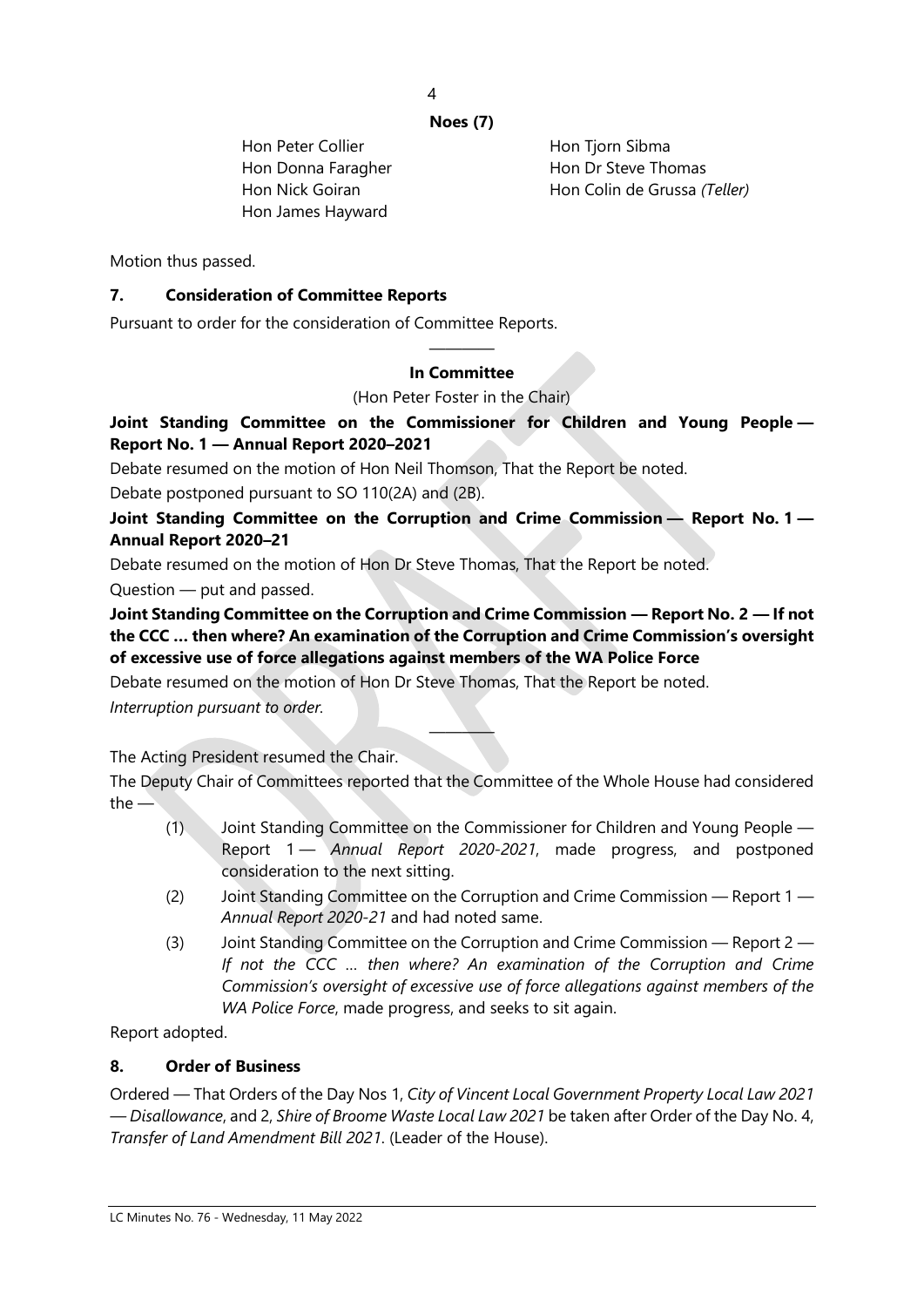# **9. Sentencing Legislation Amendment (Persons Linked to Terrorism) Bill 2021**

The Order of the Day for the further consideration of this Bill, in Committee of the Whole House, having been read.

The Acting President left the Chair.

# ———— **In Committee**

(Hon Jackie Jarvis in the Chair)

Clause 4.

Debate resumed.

### **10. Questions Without Notice**

Questions without notice were taken.

The Leader of the House representing the Minister for Health, by leave, incorporated into *Hansard* a table of registered, enrolled and graduate health workers employed in the Western Australian Public Health system between 1 December 2021 and 1 May 2022, in response to a question without notice asked by Hon Steve Martin.

The Leader of the House representing the Minister for Health, by leave, incorporated into *Hansard* a table of registered, enrolled and graduate health worker resignations in the Western Australian Public Health system between 1 December 2021 and 1 May 2022, in response to a question without notice asked by Hon Steve Martin.

The Parliamentary Secretary representing the Minister for Water, by leave, incorporated into *Hansard* a comparative table of households with restricted water flow or seeking assistance between 1 July 2021 and May 2022, in response to a question without notice asked by Hon Dr Steve Thomas.

The Minister for Education and Training, by leave, incorporated into *Hansard* a table of funding allocated to community kindergartens in 2022, in response to a question without notice asked by Hon Donna Faragher.

The Leader of the House representing the Premier tabled documents in relation to the Department of Health's daily release of COVID-19 statistics, in response to question on notice 625 asked by Hon Martin Aldridge. (Tabled Paper 1266).

The Leader of the House representing the Minister for Health, in accordance with Standing Order 108(2), advised that an answer to question on notice 572 asked by Hon Tjorn Sibma will be provided by 19 May 2022.

The Leader of the House representing the Minister for Health, in accordance with Standing Order 108(2), advised that an answer to question on notice 656 asked by Hon Martin Aldridge will be provided by 19 May 2022.

The Leader of the House representing the Minister for Health, in accordance with Standing Order 108(2), advised that an answer to question on notice 581 asked by Hon Wilson Tucker will be provided by 19 May 2022.

The Leader of the House representing the Minister for Health, in accordance with Standing Order 108(2), advised that an answer to question on notice 693 asked by Hon Neil Thomson will be provided by 19 May 2022.

The Minister for Emergency Services tabled documents in relation to reviews conducted following a significant emergency response, in response to question on notice 658 asked by Hon Martin Aldridge. (Tabled Paper 1267).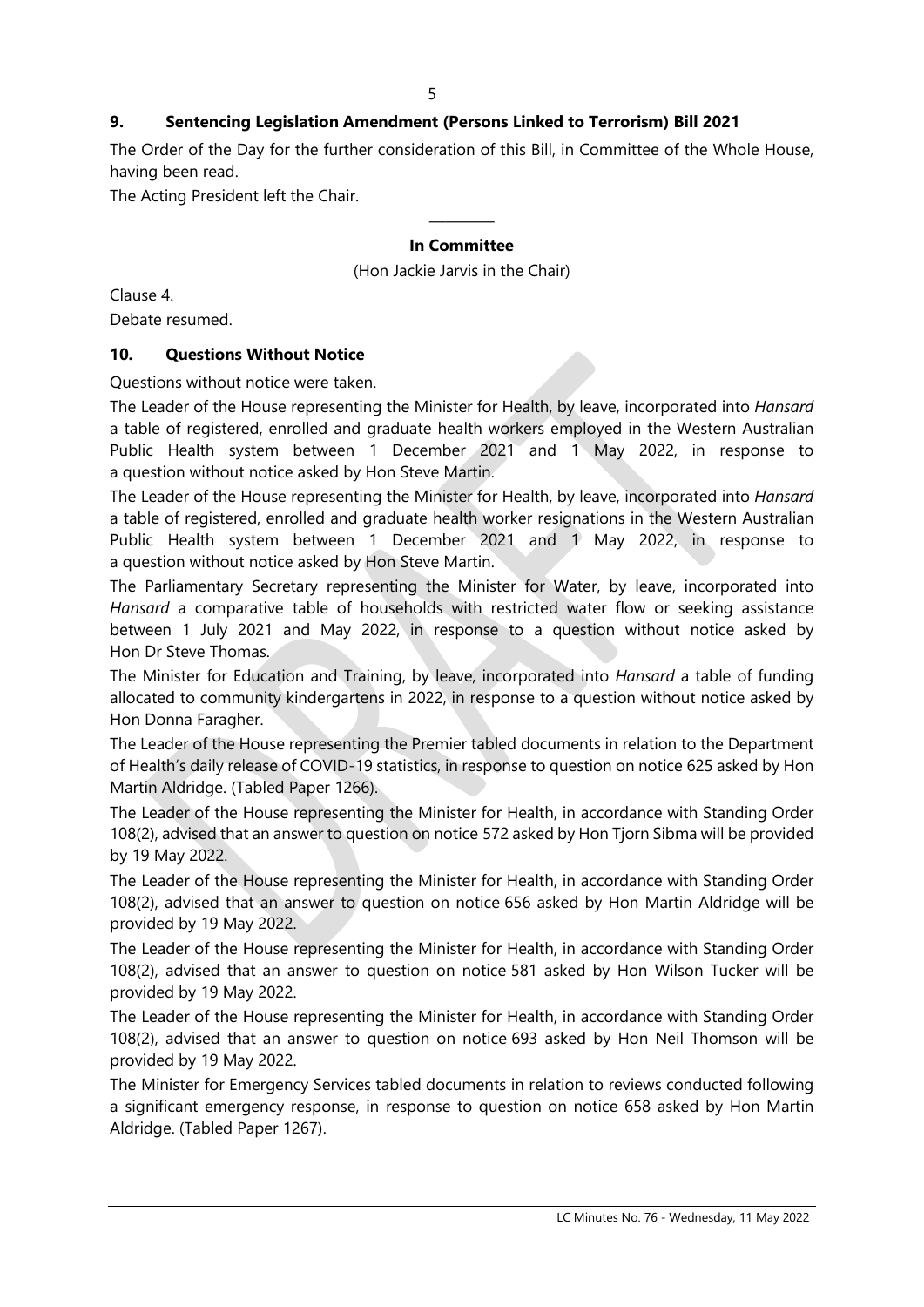The Minister for Emergency Services representing the Minister for Environment tabled documents in relation to prescribed burning within the three South West forest regions in 2020-21, in response to question on notice 655 asked by Hon Dr Brad Pettitt. (Tabled Paper 1268).

The Minister for Emergency Services representing the Minister for Environment, in accordance with Standing Order 108(2), advised that an answer to question on notice 697 asked by Hon Dr Brad Pettitt will be provided by 17 May 2022.

The Parliamentary Secretary to the Attorney General, by leave, incorporated into *Hansard* information in relation to self-harm, suicide attempts and assaults on staff at Banksia Hill Detention Centre, in response to question without notice 363 asked by Hon Peter Collier.

The Parliamentary Secretary to the Attorney General, by leave, incorporated into *Hansard* information in relation to energy and power supply disconnections and Hardship Utility Grants Scheme applications in April 2022, in response to question without notice 367 asked by Hon Dr Steve Thomas.

The Parliamentary Secretary to the Minister for Energy tabled documents in relation to customers of the South West Interconnected System that were affected by a power outage between 24 and 28 December 2021, in response to question on notice 645 asked by Hon Martin Aldridge. (Tabled Paper 1269).

### **11. Statement by President — Legalise Cannabis WA Party — Endorsement of Parliamentary Leader**

The President made the following Statement —

To be inserted from *Hansard*.

Dear President

Pursuant to our party's internal processes, we write to inform you that Dr Brian Walker has been endorsed by the State Executive of the Legalise Cannabis WA Party as its parliamentary leader.

Yours sincerely

Hon Dr Brian Walker

Hon Sophia Moermond

# **12. Sentencing Legislation Amendment (Persons Linked to Terrorism) Bill 2021**

Resumption of consideration of this Bill in Committee of the Whole House (*see item 9 above*). The President left the Chair.

### ———— **In Committee**

(Hon Dr Brian Walker in the Chair)

Clause 4. Debate resumed. Clause agreed to. Clauses 5 to 7 agreed to. Clause 8. Debate ensued. Clause agreed to. Clause 9. Debate ensued. Clause agreed to.